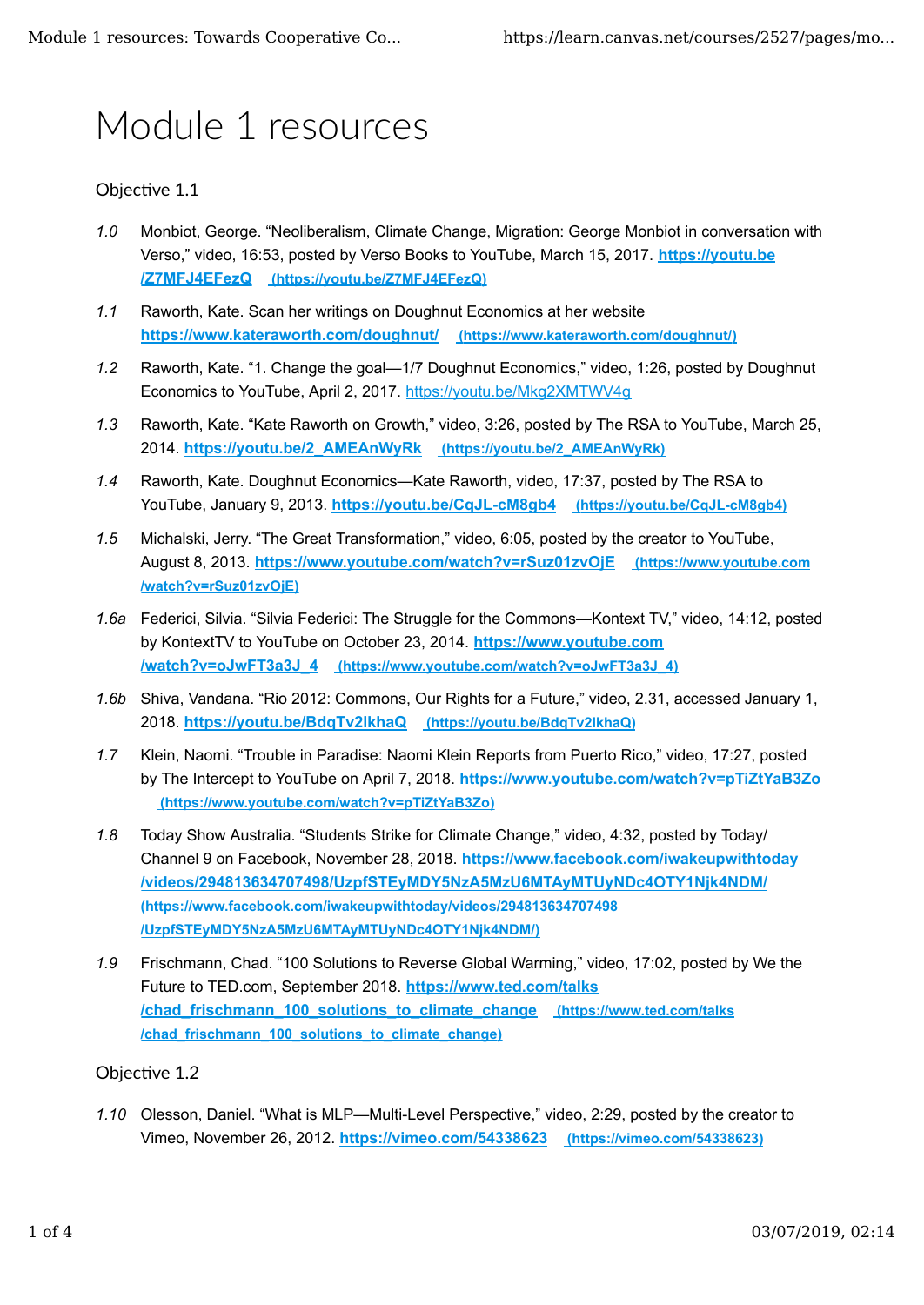- *1.11* Idea Ireland, "A Story about Social and Solidarity Economy," video, 4:40, posted by the creator to YouTube, September 27, 2015. **https://youtu.be/a6fTpAyqSpk (https://youtu.be/a6fTpAyqSpk)**
- *1.12* Lewis, Michael T. "Navigating System Transition in a Volatile Century." The Next System Project, March 2017. **https://thenextsystem.org/sites/default/files/2017-08/MichaelLewis.pdf (https://thenextsystem.org/navigating-system-transition-volatile-century)**

# Supplementary Resources

### Objective 1.1

Monbiot, George, "Neoliberalism—The Ideology at the Root of All Our Problems." The Guardian, April 15, 2016. **https://www.theguardian.com/books/2016/apr/15/neoliberalism-ideology-problem-georgemonbiot (https://www.theguardian.com/books/2016/apr/15/neoliberalism-ideology-problem-georgemonbiot)**

Monbiot, George, "Out of the Wreckage—A New Politics for an Age of Crisis," video, 1:05:02, posted by The Gaia Foundation to YouTube, December 14, 2017. **https://youtu.be/uE63Y7srr\_Y (https://youtu.be/uE63Y7srr\_Y)**

Museum of Arts and Design (MAD), "Silvia Federici, Women, Reproduction, and the Construction of the Commons," video, 1:44:27, posted by the creator to YouTube, May 3, 2013. **https://youtu.be /zBBbVpbmRP0?t=5m30s (https://youtu.be/zBBbVpbmRP0?t=5m30s)** . Discusses the idea of the commons and how we can ensure that the efforts we make that are communal, co-operative, and solidarity-based alternatives to capitalism that will not be coopted and turned against us.

P2P Foundation. "The Commons Transition Primer," accessed December 20, 2018, https://primer.commonstransition.org/. Read Short 1.2 "What are P2P and the Commons, and how do they relate?" **https://primer.commonstransition.org/1-short-articles/1-2-what-are-p2p-and-thecommons-and-how-do-they-relate (https://primer.commonstransition.org/1-short-articles/1-2-what-arep2p-and-the-commons-and-how-do-they-relate)**

Bollier, David. "Episode 17: Social Transformation through 'The Commons'," by Adam Simpson, thenextsystem.org, podcast audio, February 22, 2018, **https://thenextsystem.org/learn/stories /episode-17-social-transformation-through-commons-w-david-bollier (https://thenextsystem.org /learn/stories/episode-17-social-transformation-through-commons-w-david-bollier)** . Defines commons and discusses future of communing.

Brechin, Steven R. & Weston Henry Fenner IV (2017). Karl Polanyi's environmental sociology: a primer, Environmental Sociology, 3:4, 404-413. DOI:10.1080/23251042.2017.1355723

Gibson-Graham, J.K., J. Cameron and S. Healy, (2016). "Commoning as a postcapitalist politics," in Releasing the Commons: Rethinking the Futures of the Commons, edited by Ash Amin and Philip Howell, Chapter 12, Routledge.

Gibson-Graham, J., J. Cameron, K. Dombroski, S. Healy, and E. Miller. "Cultivating Community Economies," accessed January 1, 2019 at The Next System Project. **https://thenextsystem.org /cultivating-community-economies (https://thenextsystem.org/cultivating-community-economies)**

The Intergovernmental Panel on Climate Change (IPCC). "Summary for Policymakers of IPCC Special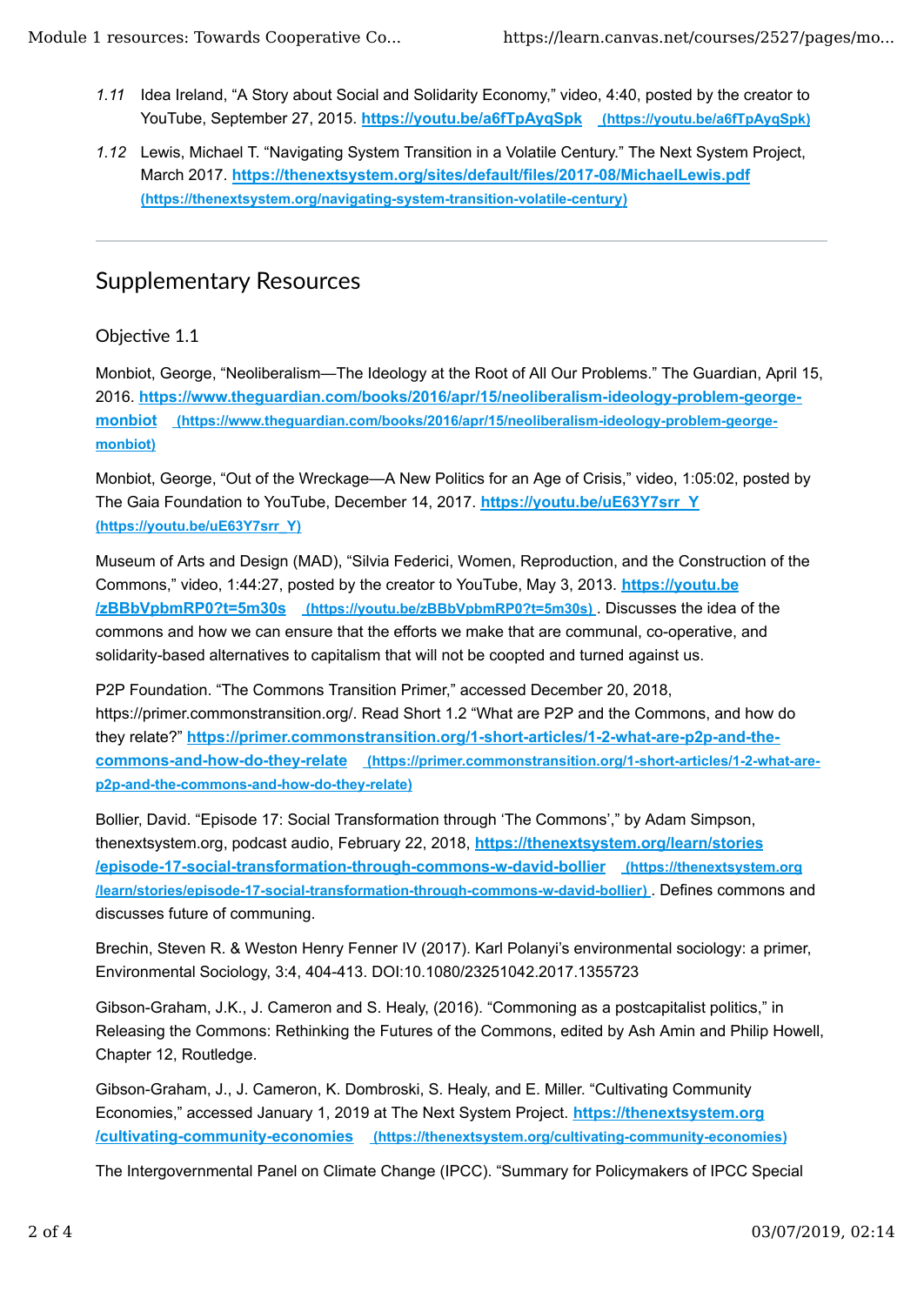Report on Global Warming of 1.5°C approved by governments," October 8, 2018, accessed December 20, 2018. **https://www.ipcc.ch/news\_and\_events/pr\_181008\_P48\_spm.shtml (https://www.ipcc.ch /news\_and\_events/pr\_181008\_P48\_spm.shtml)**

Klein, Naomi. "Naomi Klein on Global Neoliberalism," video, 14:27, posted by Big Think to YouTube, April 23, 2012. **https://www.youtube.com/watch?v=sKTmwu3ynOY (https://www.youtube.com /watch?v=sKTmwu3ynOY)**

Rockström, Johan, Will Steffen, Kevin J. Noone, Åsa Persson, F. Stuart Chapin III, Eric F. Lambin, Timothy M. Lenton, Marten Scheffer, Carl Folke, Hans Schellnhuber, Björn Nykvist, Cynthia de Wit, Terence Hughes, Sander Van der Leeuw, Henning Rodhe, Sverker Sörlin, Peter K. Snyder, Robert Costanza, and Jonathan A. Foley (2009). A safe operating space for humanity. Nature, 461(7263), 472-5. DOI:10.1038/461472a

Shiva, Vandana. "Rio 2012: Commons, Our Rights for a Future," accessed January 1, 2018. **https://youtu.be/BdqTv2lkhaQ (https://youtu.be/BdqTv2lkhaQ)**

Transition Network.org. **https://transitionnetwork.org (https://transitionnetwork.org)** , accessed December 20, 2018. Visit the Transition Network, the website of a global movement of people who are working to build and clarify the transition network's vision. The film, In Transition 2.0, describes what they are doing. Watch the trailer, (2:51) or the whole film (1:06:46).

Transition Network.org, "In Transition 2.0 Trailer," video, 2:51, posted by TransitionTowns to YouTube, January 5, 2012. **https://youtu.be/XKN3RLkEGfM (https://youtu.be/XKN3RLkEGfM)**

Transition Network.org, "In Transition 2.0: a story of resilience and hope in extraordinary times," video, 1:06:46, posted by TransitionTowns to YouTube, November 25, 2013. **https://youtu.be/FFQFBmq7X84 (https://youtu.be/FFQFBmq7X84)**

United Nations, "United Nations Sustainable Development Goals," 2015, accessed December 20, 2018. **http://www.un.org/sustainabledevelopment/sustainable-development-goals/ (http://www.un.org /sustainabledevelopment/sustainable-development-goals/)**

# Objective 1.2

Co-operatives UK. https://www.uk.coop, accessed December 20, 2018. Skim read "What is a cooperative." Keep coming back to look around.

Cospe and Susy Consortium. Economy Changes. Change The Economy, video, 30.01. A global tour of the solidarity economy in practice. **http://www.ripess.org/economy-changes-change-the-economy /?lang=en (http://www.ripess.org/economy-changes-change-the-economy/?lang=en)**

Idea Ireland. Challenging the Crisis: A Guide to the Social and Solidarity Economy PDF. Nd, accessed January, 1, 2019. https://ccednet-rcdec.ca/sites/ccednet-rcdec.ca/files/challenging\_the\_crisis\_-\_a\_quide\_to\_social\_and\_solidarity\_economy.pdf

# Objective 1.3

Klein, Naomi, "Puerto Ricans and Ultrarich 'Puertopians' are Locked in a Pitched Struggle over how to Remake the Island." The Intercept, March 20, 2018. **https://theintercept.com/2018/03/20/puerto-ricohurricane-maria-recovery/ (https://theintercept.com/2018/03/20/puerto-rico-hurricane-maria-recovery/)**

Klein, Naomi. "'Trouble in Paradise': Naomi Klein on Disaster Capitalism & the Fight for Puerto Rico's